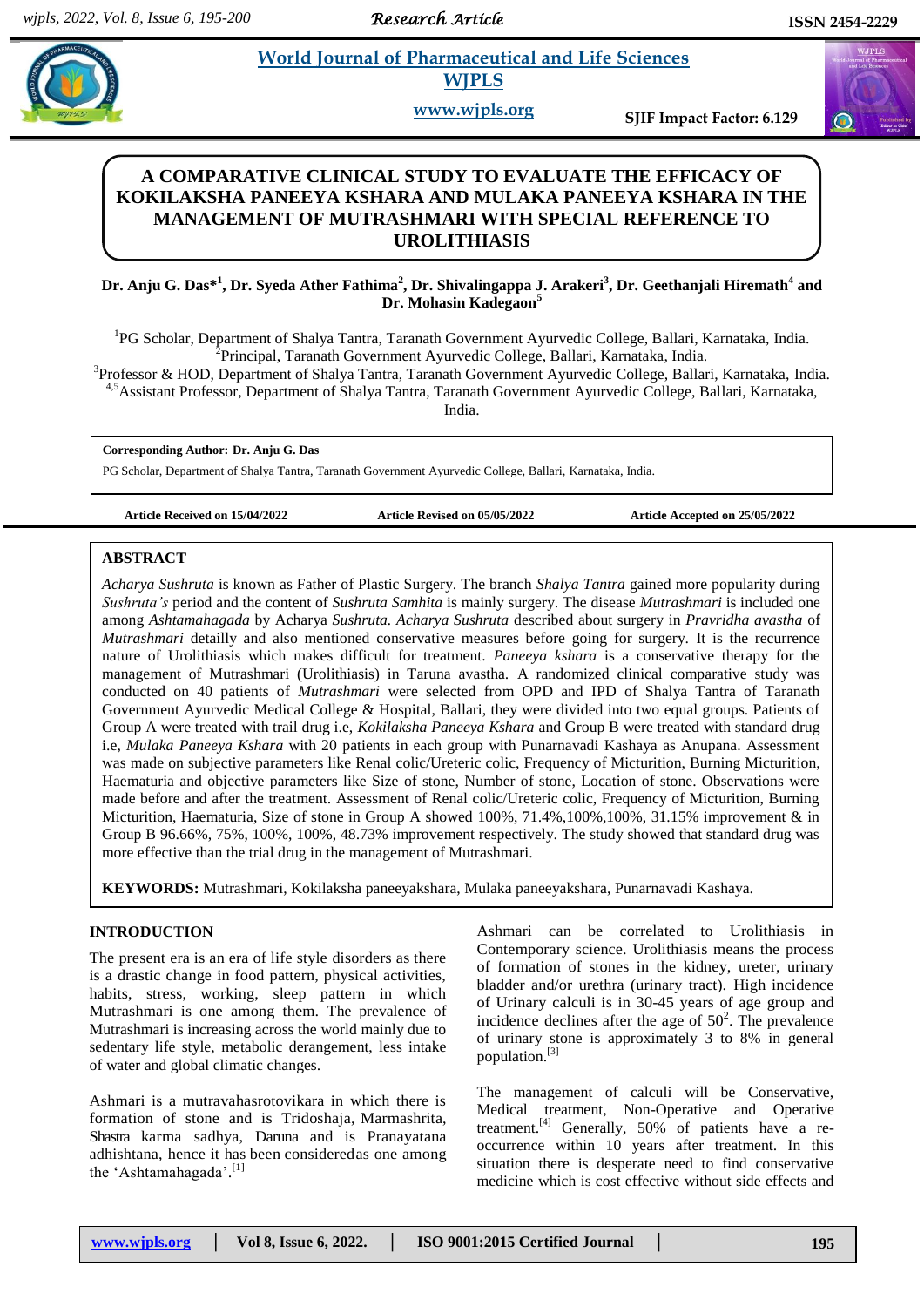to avoid recurrence.

Even though there are technological advances in the field of Medicine and Surgery, Conservative therapy still continues to be a solution for all reversible ailments. The Ayurvedic management of Ashmari includes oral medications like Ghrita, Paneeya kshara, Taila etc. This study was an attempt to manage Mutrashmari by Conservative therapy with Kokilaksha Paneeya Kshara and Mulaka Paneeya Kshara followed by Punarnavadi Kashaya as Anupana.

Kokilaksha,<sup>[5]</sup> Kshara is an unexplored drug in the management of Ashmari having Ashmarighna, Anulomana and Mutrala property. Due to its Madhura rasa, Sheeta veerya it could help in burning micturition and haematuria. Ayurvedic Formulary of India mentioned Mulaka,<sup>[6]</sup> kshara indicated in Mutrakrccha (dysuria), Ashmari (calculus). Punarnavadi Kashaya,<sup>[7]</sup> is an excellent formulation which having the properties of Mutrala, Kledahara which helps in flushing out calculi.

Hence the clinical study has been undertaken to evaluate Kokilaksha paneeya Kshara which is efficient in all lakshana of Mutrashmari and to find a best solution that not only treat the condition but also prevent the disease at primary levels, in comparison with Mulaka Paneeya Kshara along with Punarnavadi Kashaya as Anupana.

# **OBJECTIVES OF STUDY**

- To evaluate the efficacy of *Kokilaksha Paneeya Kshara* in the management of *Mutrashmari.*
- To evaluate the efficacy of *Mulaka Paneeya Kshara* in the management of *Mutrashmari.*
- To compare the efficacy of *Kokilaksha Paneeya Kshara* and *Mulaka Paneeya Kshara* in the management of *Mutrashmari.*

# **MATERIALS AND METHODS**

#### **Drug source**

• Required raw materials were collected from authorized Ayurvedic stores, fields in association

#### **Table 1: Study design.**

|         | <b>Groups No. of patients Intervention</b> |                                               | Anupana             |
|---------|--------------------------------------------|-----------------------------------------------|---------------------|
| Group-A |                                            | Kokilaksha Paneeya Kshara Punarnavadi Kashaya |                     |
| Group-B |                                            | Mulaka Paneeya Kshara                         | Punarnavadi Kashaya |

#### **Plan of Treatment**

Duration: 28 days

- Follow up: after completion of full course of treatment once in a month for consecutive three months
- $\triangleright$  Selected 40 patients of Mutrashmari are randomly divided into Group A and Group B containing 20 patients in each group.

with Dravyaguna Dept. Taranath Govt. Ayurvedic Medical College, Ballari.

 Necessary processing of raw materials and preparation of Kshara were made in association with Post graduate Dept. of Rasashastra and Bhaishajya Kalpana, Taranath Govt. Ayurvedic Medical College, Ballari.

#### **Clinical Source**

40 patients diagnosed with Mutrashmari were selected from OPD and IPD of Taranath Govt. Ayurveda Medical College & Hospital, Ballari.

#### **Inclusion Criteria**

- Patient with the clinical features of Urolithiasis like pain abdomen, burning micturition, haematuria
- Patient having age between 20-60 years
- $\bullet$  Stone size: <10mm

#### **Exclusion Criteria**

- Contraindication of *Paneeya Kshara*
- Immune compromised patients
- Suffering from moderate, severe hydronephrosis, staghorn calculi, impacted calculi, stone which is present on lower pole of kidney
- Suffering from other uncontrolled systemic diseases

Note: The pathological conditions mentioned in Exclusion criteria were ruled out after considering the features and required investigations.

# **Investigations**

The routine Haematological, Urine routine are carried out to exclude any other pathology.

 $\triangleright$  Confirmed by USG.

# **Procedure**

- Informed and written consent taken
- Name of drug–*Kokilaksha Paneeya Kshara/Mulaka Paneeya Kshara*
- Dose: 500mg, 1 BD, before food
- *Anupana: Punarnavadi Kashaya*-20 ml, BD
- *Pathya* and *apathya* advised to the patients.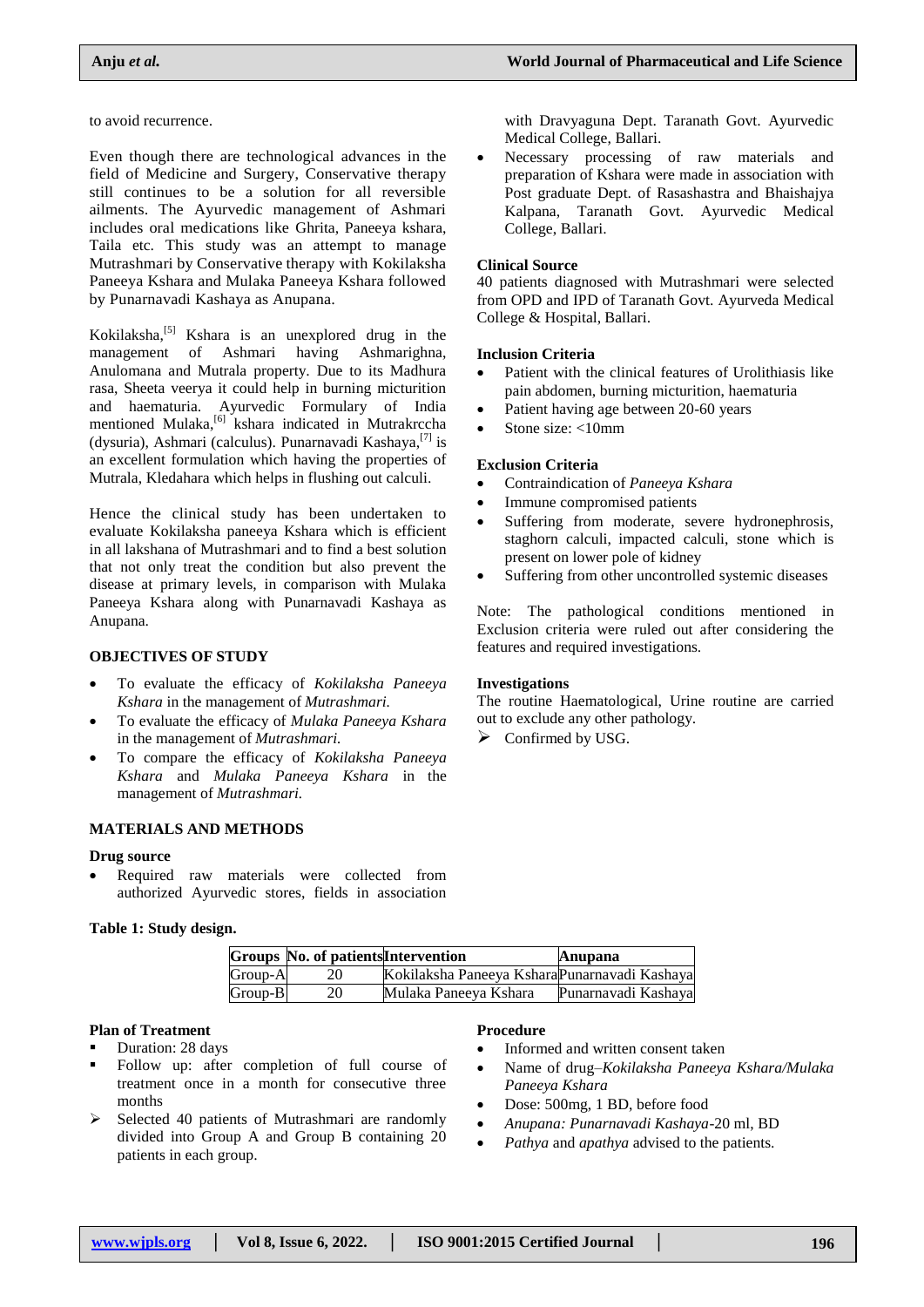Assessment Criteria: The patient's response was assessed based on subjective and objective parameters.

**Diagnostic Criteria:** Subjective parameters like Renal colic/Ureteric colic, Frequency of Micturition, Burning Micturition, Haematuria and Objective parameters like Size of stone, Number of stone, Location of stone are used.

# **Parameters**

**Subjective Criteria Table 2: Renal colic/ Ureteric colic.**

| No pain (absence of pain abdomen)                  |
|----------------------------------------------------|
| Mild pain (present, but does not disturbs routine) |
| Moderate pain (present, which disturbs routine)    |
| Severe pain (intolerable pain)                     |
| Worst pain (patient rolls on bed)                  |
|                                                    |

#### **Table 3: Frequency of micturition.**

| Grade 0 Micturition 1 to 3 times      |
|---------------------------------------|
| Grade 1 Micturition 4 to 6 times      |
| Grade 2 Micturition 7 to 9 times      |
| Grade 3 Micturition more than 9 times |

**Table 4: Haematuria.**

|         | Grade 0 No Haematuria |
|---------|-----------------------|
| Grade 1 | Haematuria present    |

#### **Table 5: Burning micturition.**

| Grade 0 | Absence of burning micturition  |
|---------|---------------------------------|
| Grade 1 | Presence of burning micturition |

#### **Objective Criteria Table 6: Size of stone.**

| Grade 0 | No stone |
|---------|----------|
| Grade 1 | -3 mm    |
| Grade 2 | -8 mm    |
| Grade 3 | 10 mm    |

- Number of stones
- Location of stones

# **OBSERVATIONS**

Among the 40 patients selected maximum patients 18 (45%) patients were in the age group of 20-30 years, 31 (77.5%) were Male patients, 29 (72.5%) were Hindu patients, 35 (87.5%) belonged tomiddle class, 10(25%) was Businessmen, 10 (25%) were farmers, 30 (75%) were of mixed dietary habit, 25 (62.5%) had <2L water consumption.

# **RESULTS**

The assessment parameters like Renal/Ureteric colic, Frequency of micturition, burning micturition and hematuria were subjected to **Friedman test** to compare within the groups and **Mann Whitney U** test to compare the values between the groups. Assessment parameter Size of stone was subjected to **Paired T test** to compare within the group and **Unpaired T test** to compare the values between the groups & draw the conclusion.

| www.wipls.org | Vol 8, Issue 6, 2022. | ISO 9001:2015 Certified Journal | 197 |
|---------------|-----------------------|---------------------------------|-----|
|---------------|-----------------------|---------------------------------|-----|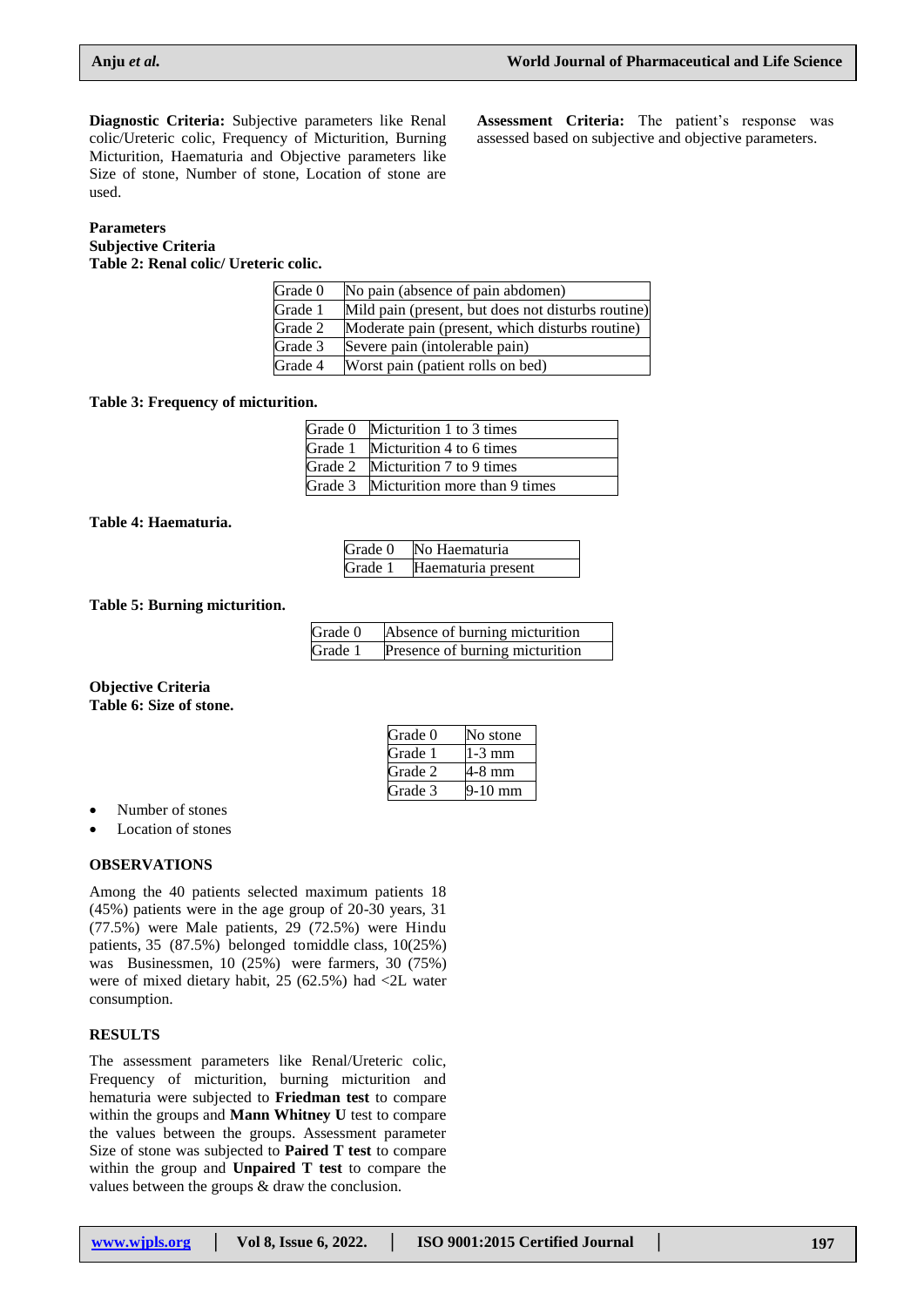| <b>Characteristics</b>          | Group-A           |        |            | Group-B           |        |            |
|---------------------------------|-------------------|--------|------------|-------------------|--------|------------|
|                                 | <b>Mean Score</b> |        | Percentage | <b>Mean Score</b> |        | Percentage |
|                                 | <b>BT</b>         | AT     | of Relief  | BТ                | AT     | of Relief  |
| <b>Renal/Ureteric colic</b>     | 1.60              | 0.00   | 100%       | 1.50              | 0.05   | 96.66%     |
| <b>Frequency of micturition</b> | 1.75              | 0.50   | 71.4%      | 2.00              | 0.50   | 75%        |
| <b>Burning micturition</b>      | 0.60              | 0.00   | 100%       | 0.50              | 0.00   | 100%       |
| <b>Haematuria</b>               | 0.30              | 0.00   | 100%       | 0.20              | 0.00   | 100%       |
| Size of stone                   | 6.3400            | 4.3650 | 31.15%     | 4.5350            | 2.3250 | 48.73%     |

**Table 7: Comparative effect of treatment on Group A & Group B.**

**Overall effect of treatment on Group A & Group B**



**Graph No. 1: Overall effect on Group A.**



**Graph No. 2: Overall effect on Group B.**

# **DISCUSSION**

*Ashmari* is a mutravaha sroto vikara in which there is formation of stone, resulting in severe pain as much as caused by an enemy. The word *Ashmari* is derived from "ash" which has the meaning sanghata, and then by adding a suffix "man", the word is termed and the meaning is stone like substances. According to Acharya Sushruta it is a dreadful disease similar to Antaka, which is as fatal as the god of death himself. Madhavakara has also the same opinion.

The existence of kidney stones has been recorded since the beginning of civilization and lithotomy for the removal of stones is one of the earliest known surgical procedures.

The severity of pain makes the life of patient miserable. The patient dies if the surgery is not done in time. So, consent from king and guardian should take and perform surgery. The concept of informed consent explained before the surgery of *Mutrashmari* by great surgeon Acharya Sushruta.

# **Probable mode of action In Ayurvedic view**

# **Paneeya Kshara**

- $\checkmark$  Paneeya kshara which possesses properties like chedana, lekhana, bhedana and mutrala for facilitating the disintegration of urinary stones.
- Kshara having properties of tridoshagna, bhedana, chedana, lekhana acts on compact molecules of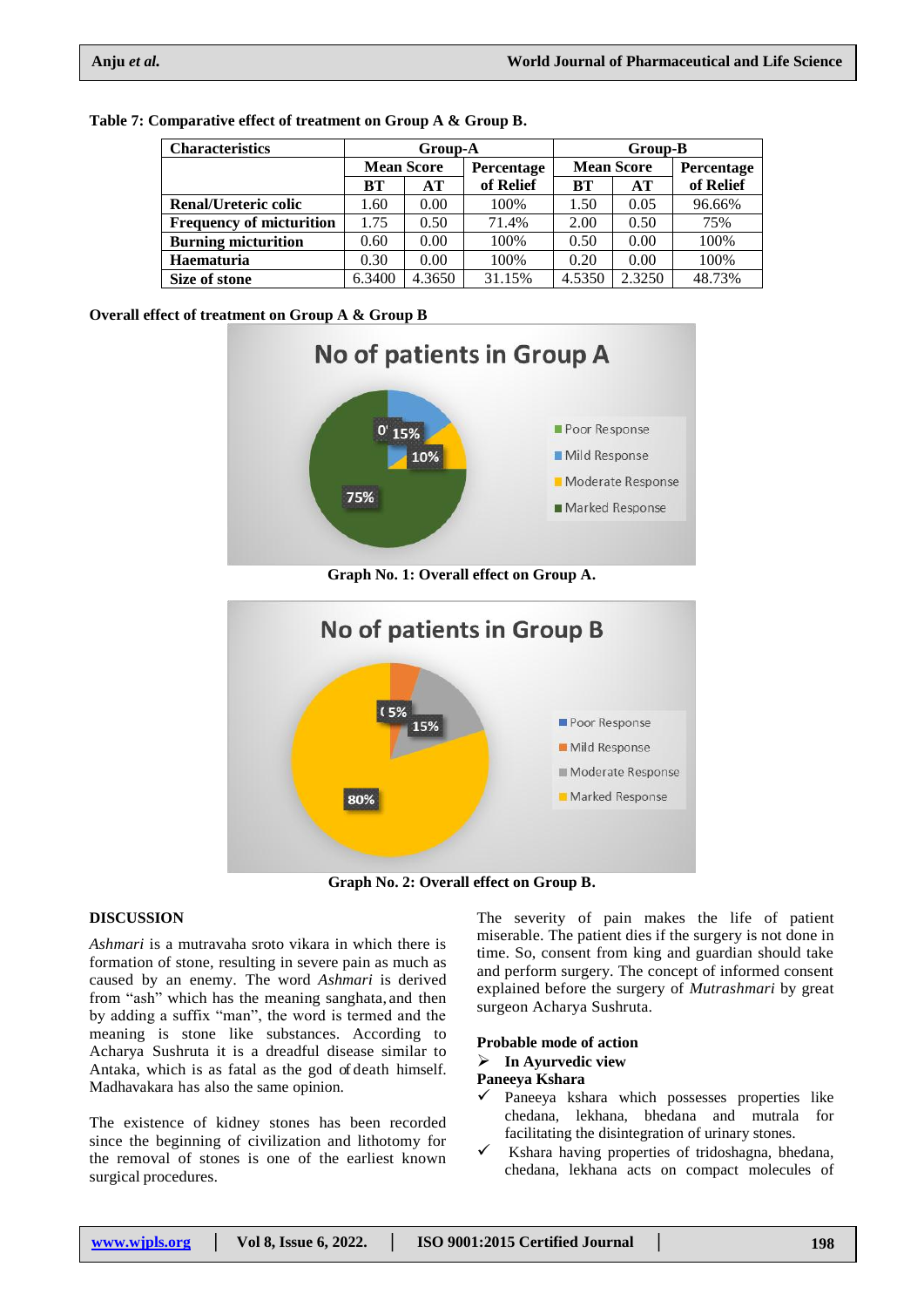stones and causes fragility which helps in fragmentation.

- Darana property of Kshara will helps in breakage of stone.
- $\checkmark$  Vilayana property of Kshara helps in dissolution and slow fragmentation of stone.
- $\checkmark$  Ropana property helps to heal lacerated mucosal surface of the urinary tract due to friction of spiky type of stone.
- $\checkmark$  Alkaline nature helps to maintain urine pH and corrects the metabolic disorder involved in the formation of urinary stones.

#### **Kokilaksha**

- $\checkmark$  Madhura and Tikta rasa cause Pittashamaka and Amla rasa causes Vatashamana thereby, reduces daha and vedana respectively.
- $\checkmark$  Pichchila, Sheeta and Snigdha guna cause Vranaropana and Khara guna of Vayu which is responsible for cumulative consolidation is countered by Pichchila and Snigdha guna.
- $\checkmark$  Madhura vipaka is responsible for Vata-pitta shamana thereby, it reduces specially vedana and daha.

# **Mulaka**

- $\checkmark$  Katu and Tikta rasa will act as Kaphahara, which is the upadana karana for Ashmari.
- $\checkmark$  Ushna virya will help for srotovivarana thus, act as mutrala and also help to counter sheeta guna (responsible for pain) thereby reduces vedana also.

#### **In Modern view**

#### Effect on urine pH

Urinary pH influences the formation and persistence of several types of crystals. Therefore, it is often useful to consider pH when interpreting crystalluria. Crystalluria is pH dependent, thus by changing urinary pH, dissolution of calculi can be attained.

> Kshara is a strong alkalizer Changes pH of urine Helps in lowering the saturation of urine Helps in dissolution of calculi

Effect on urine volume

For formation of stone, many factors affect the urine formation such as altered glomerular filtration, tubular re-absorption and excretion.

Kshara possesses diuretic property (due to presence of sodium, potassium salts)

Increase the formation and volume of urine

Flushing of urinary tract

Reduction of supersaturation of crystals forming salts

### Expulsion of already formed crystals

#### $\triangle$  Effect on specific gravity

The first and most common cause reason for an increase in urine specific gravity is dehydration. The second reason is an increased secretion of anti-diuretic hormone. Kshara possesses diuretic property

Increase the formation and volume of urine Decrease in specific gravity

 Effect on Calcium oxalate crystal in urine Increased urinary calcium is a factor favoring the nucleation and precipitation of Calcium oxalate from urine and subsequent crystal growth. Calcium oxalate calculi form when urine has been persistently acidic.

> Kshara is a strong alkalizer Changes pH of urine Helps in lowering the saturation of urine Helps in dissolution of calculi

 Effect on uric acid, blood urea in urine Urea, uric acid are the waste products which are excreted through urine, but due to presence of stone, there is an outflow of urine in urinary system and because of this reason GFR also decreases. Reduction in GFR leads to accumulation waste products, particularly nitrogenous substances such urea, uric acid in blood.

Kshara possesses diuretic property

Increase the formation and volume of urine

Reduces chance of deposition and decrease in size of stone.

The high concentration of uric acid in urine favors the formation of calcium oxalate and uric acid stones. As an alkalizer the drug reduces the level of uric acid and formation of stone.

#### **CONCLUSION**

 That which resembles stones in *Mutravaha srotas* is called as *Ashmari*. According to *Acharya Sushruta* it is a dreadful disease similar to *Antaka*, which is as fatal as the god of death himself. *Mutrashmari*